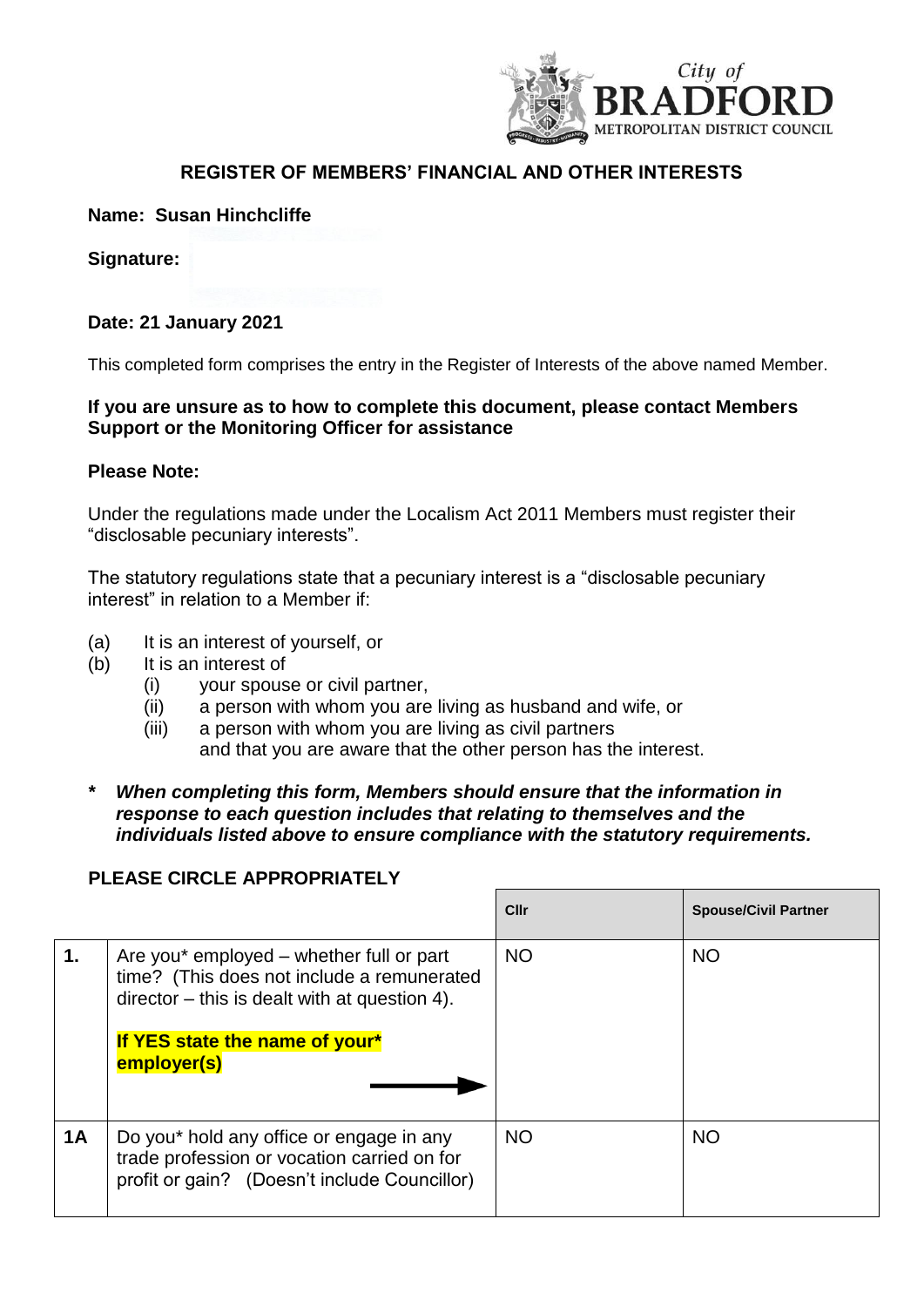|    |                                                                                                                                                                                                                                                          | Cllr                                                                                                                                                  | <b>Spouse/Civil Partner</b> |
|----|----------------------------------------------------------------------------------------------------------------------------------------------------------------------------------------------------------------------------------------------------------|-------------------------------------------------------------------------------------------------------------------------------------------------------|-----------------------------|
| 2. | Are you* self employed or do you* run a<br>business?<br>If YES state the name of the business(es)                                                                                                                                                        | <b>NO</b>                                                                                                                                             | <b>NO</b>                   |
| 3. | Are you* a partner in any business?<br>If YES state the name of the business(es)                                                                                                                                                                         | <b>NO</b>                                                                                                                                             | <b>NO</b>                   |
| 4. | Are you* a remunerated** director of a<br>company?<br>If YES state the name of your*<br>company/companies.<br>"remunerated" means that you* receive<br>payment, services, goods or other<br>benefits from the company other than<br>authorised expenses. | <b>NO</b>                                                                                                                                             | <b>NO</b>                   |
| 5. | Has any person or body made a payment or<br>provided any other financial benefit to you*<br>in respect of your* election expenses?<br>If YES please provide details.                                                                                     | <b>YES</b><br>Unison financially<br>supported my<br>campaign to be<br><b>West Yorkshire</b><br>Mayor in internal<br><b>Labour Party</b><br>selections | <b>NO</b>                   |

 $\overline{\phantom{0}}$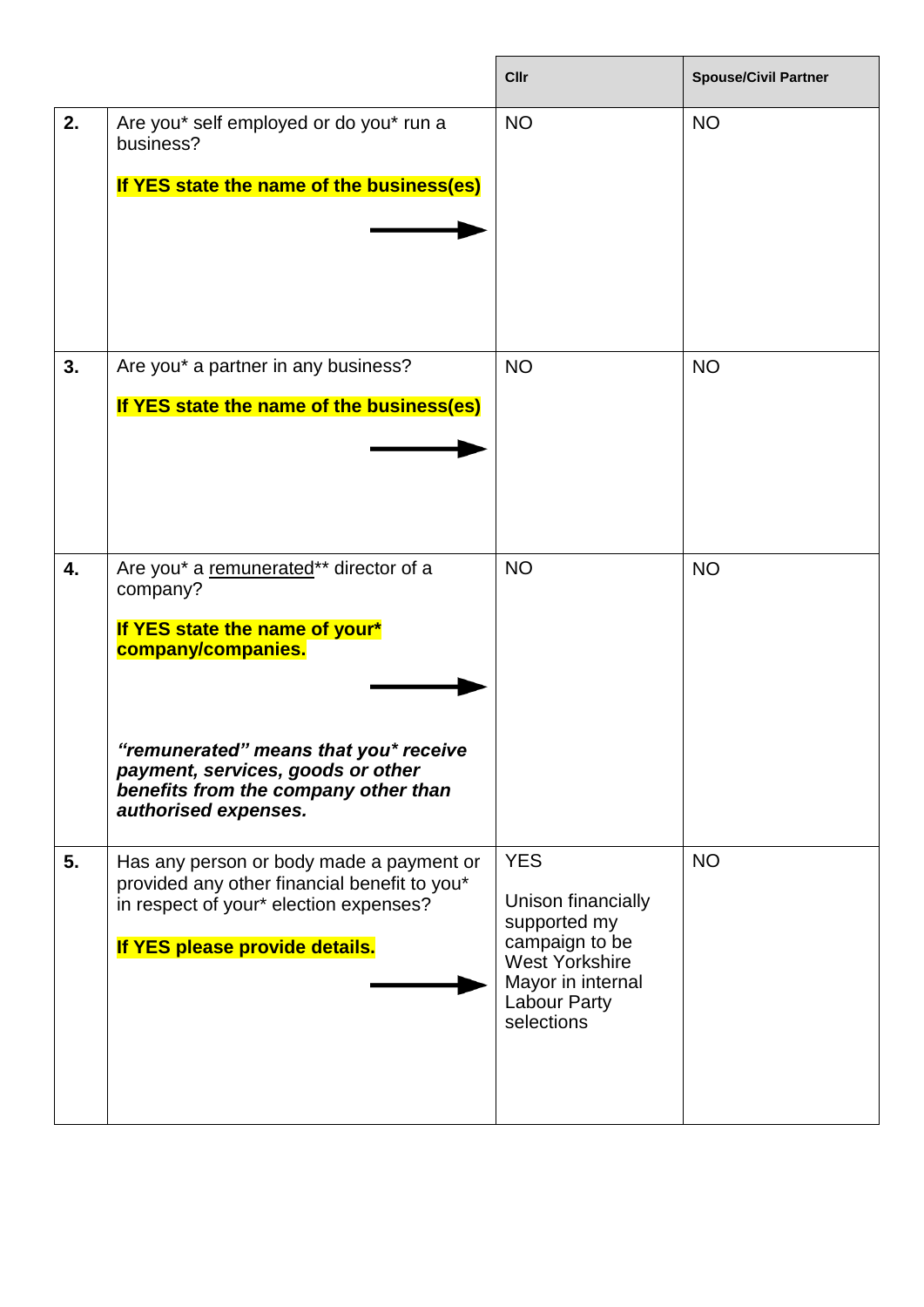|    |                                                                                                                                                                                                                                                                                                                                                                                                                                                                                                                                                                                                                                                                                                                                                                                                                                                                                                                                                               | Cllr                                                                                                                                                                                                                        | <b>Spouse/Civil Partner</b> |
|----|---------------------------------------------------------------------------------------------------------------------------------------------------------------------------------------------------------------------------------------------------------------------------------------------------------------------------------------------------------------------------------------------------------------------------------------------------------------------------------------------------------------------------------------------------------------------------------------------------------------------------------------------------------------------------------------------------------------------------------------------------------------------------------------------------------------------------------------------------------------------------------------------------------------------------------------------------------------|-----------------------------------------------------------------------------------------------------------------------------------------------------------------------------------------------------------------------------|-----------------------------|
| 6. | Do you* have a beneficial interest in a class<br>of securities of a corporate body that has a<br>place of business in the Council's area that<br>exceeds the nominal value of £25,000 or<br>1/100 of the total issued shared capital of<br>that body? (or 1/100 of the total share<br>capital of a class of shares in that body?)<br>(If you* own shares or other form of equity in a<br>company or other body which has a place of business<br>within the authority's area, you* will need to consider<br>whether the interest is to be included. Identify the<br>nominal value; this is the amount of shares indicated<br>on the certificate, not the market value. If this exceeds<br>£25,000, you* need to register the name of the company<br>or body. If this is less than £25,000 but your* holding is<br>more than 1% of the total issued share capital, you*<br>need to register the name of the company or body)?<br>If YES please provide details. | <b>NO</b>                                                                                                                                                                                                                   | <b>NO</b>                   |
| 7. | Do you* have a beneficial interest in any<br>land in the Council's area?<br>(Please provide details of any land in the Bradford<br>District in which you* have a beneficial interest<br>that is, in which you* have some proprietary<br>interest for your* own benefit). You* should give<br>the address or a brief description to identify it.<br>You* should include your* HOME ADDRESS<br>under this heading as owner, lessee or tenant.<br>This includes joint owners, lessees or tenants.<br>This would also include Council tenancies).<br>You* should also include any property from which<br>you* receive rent, or of which you* are a<br>mortgagee.<br>"Land" includes any buildings or parts of<br>buildings.<br>If YES please provide the address(es) or<br>other description(s) of any land interest.                                                                                                                                             | <b>YES</b><br>(Include home address<br>in this section)<br>All addresses and property details<br>have been omitted from this version<br>but are available on the original Register<br>held in Members Support Unit, City Ha | <b>NO</b>                   |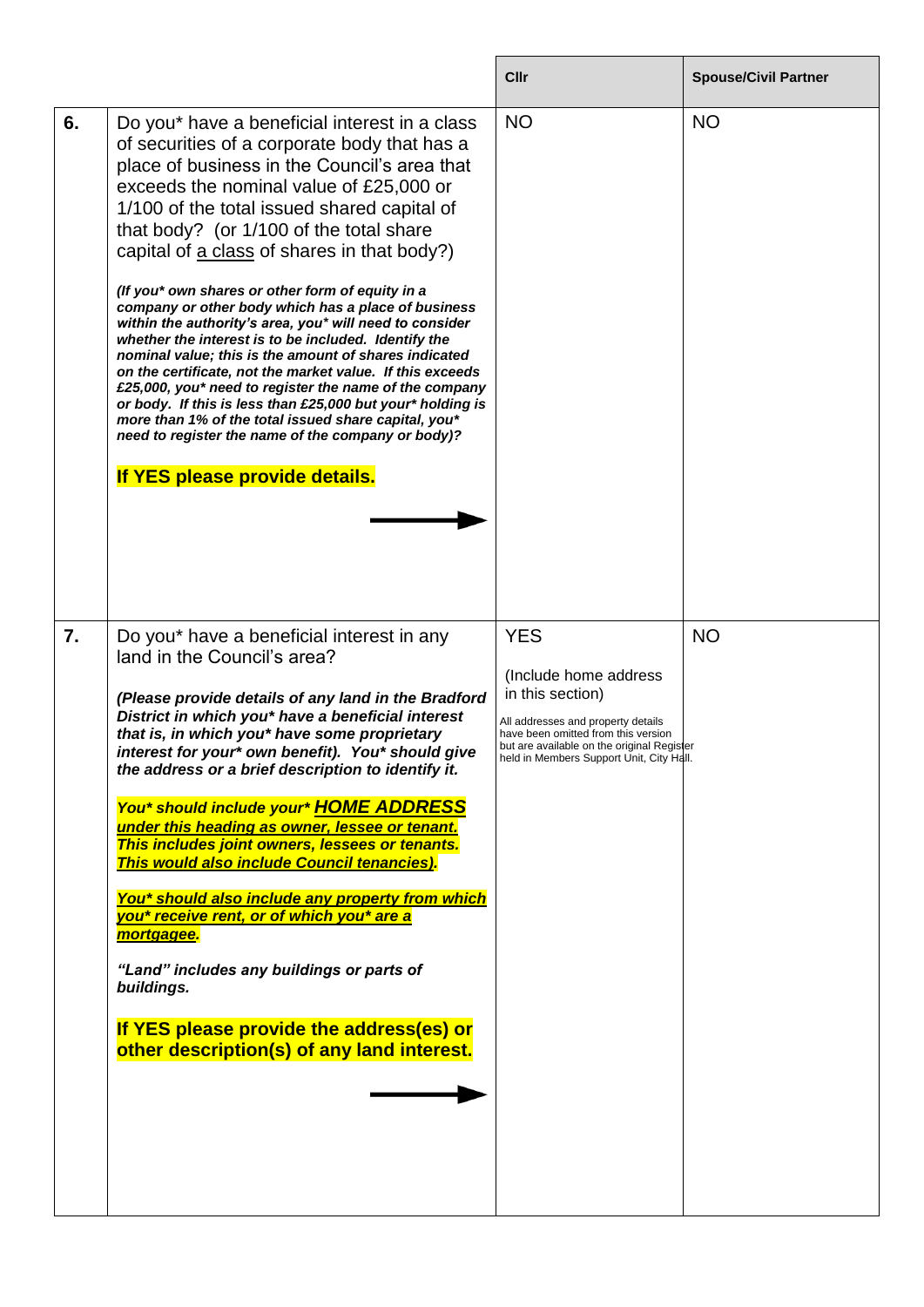|     |                                                                                                                                                                                                                                                                                                                                                                               | Cllr                                                                                                                                                                                                                                                                                                                                                                                               | <b>Spouse/Civil Partner</b> |
|-----|-------------------------------------------------------------------------------------------------------------------------------------------------------------------------------------------------------------------------------------------------------------------------------------------------------------------------------------------------------------------------------|----------------------------------------------------------------------------------------------------------------------------------------------------------------------------------------------------------------------------------------------------------------------------------------------------------------------------------------------------------------------------------------------------|-----------------------------|
| 8.  | Do you* have a licence (alone or with<br>others) to occupy any land in the Council's<br>area for 28 days or longer?<br>(This includes grazing agreements, allotments,<br>garage licences and other short term<br>arrangements to use your* authority's land or<br>property).<br>If YES please provide the address(es) or<br>other description(s) of the land.                 | <b>NO</b>                                                                                                                                                                                                                                                                                                                                                                                          | <b>NO</b>                   |
| 9.  | Are you* a member of or part of any body to<br>which you* have been appointed by the<br>Council as its representative?<br>(See list provided by Member Support)<br>(Include statutory boards (e.g. Police, Fire and<br>Transport), housing trusts, local organisations,<br>charities, local authority associations etc).<br>If YES please provide details of these<br>bodies. | <b>YES</b><br>Chair of WYCA<br>Vice-Chair City Regions<br>Board<br><b>Local Govt Association</b><br>Key Cities Exec Member<br>Arts Council North<br>Yorkshire Leaders Board<br>Transport for the North<br>Northern Acceleration<br>Council<br>Wrose ParishCouncil<br><b>Board Member</b><br>Northern Powerhouse<br>Partnership in Manchester<br>Directorship of Northern<br>Powerhouse Partnership | <b>NO</b>                   |
| 9.1 | Are you* in a position of control or<br>management in any of the bodies listed<br>above?<br>If YES please provide details.                                                                                                                                                                                                                                                    | <b>YES</b><br><b>WYCA</b>                                                                                                                                                                                                                                                                                                                                                                          | <b>NO</b>                   |
| 9.2 | Do any of the bodies listed in question 9.1<br>above have any contracts with the Council<br>for goods, services or works?<br>(A contract is normally written and includes any<br>agreement or arrangement for the supply of<br>goods or services or for undertaking any work for<br>your* Council)                                                                            | <b>YES</b>                                                                                                                                                                                                                                                                                                                                                                                         | <b>NO</b>                   |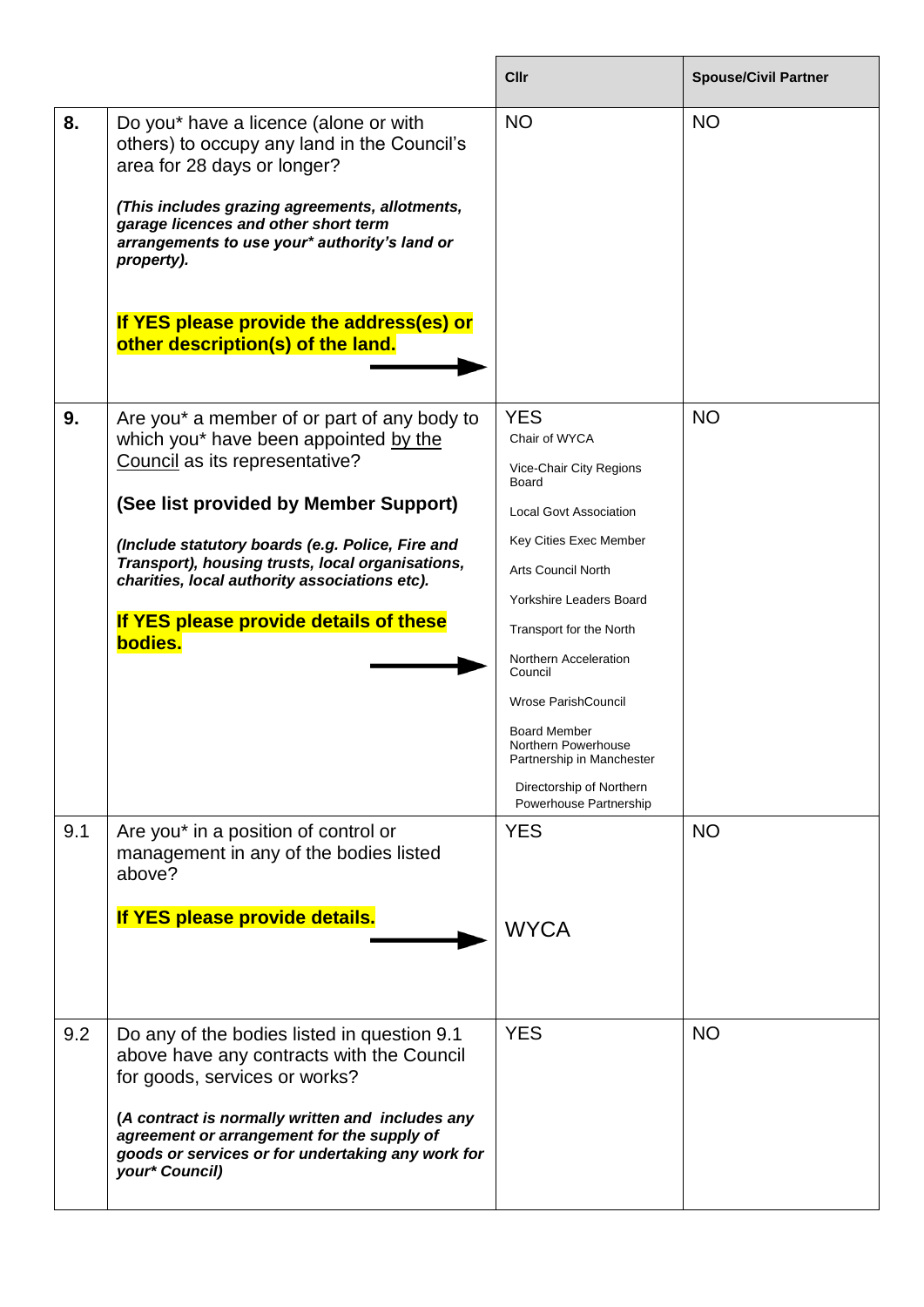|     |                                                                                                                                                                                                                                                                                                                                                                                                                     | <b>Cllr</b>                                                                                                                                                         | <b>Spouse/Civil Partner</b> |
|-----|---------------------------------------------------------------------------------------------------------------------------------------------------------------------------------------------------------------------------------------------------------------------------------------------------------------------------------------------------------------------------------------------------------------------|---------------------------------------------------------------------------------------------------------------------------------------------------------------------|-----------------------------|
|     | If YES please provide details of the body<br>and the goods, services or works<br>provided.                                                                                                                                                                                                                                                                                                                          | Interlinked - WYCA<br>provide community<br>engagement support to<br><b>Bradford Council.</b><br><b>Bradford Council uses</b><br>WYCA to access<br>government monies |                             |
| 9.3 | Do any of the bodies listed in question 9.1<br>above have a tenancy agreement for any<br>land where the Council is the landlord?<br>If YES please provide the address(es) or<br>description(s) of any such land.                                                                                                                                                                                                    | <b>NOT KNOWN</b>                                                                                                                                                    | <b>NO</b>                   |
| 10. | Are you* a member of or part of any public<br>authority or body exercising functions of a<br>public nature?<br>(Include statutory consumer bodies, health<br>authority bodies).<br>If YES please provide details of these<br>bodies.                                                                                                                                                                                | <b>YES</b><br>See No. 9 above                                                                                                                                       | <b>NO</b>                   |
| 11  | Are you* a member of or part of any body<br>that undertakes charitable purposes?<br>(Include charities of which you* are a member<br>(e.g. RSPCA, NSPCC etc). Membership of a<br>charity would include where you* pay a<br>membership fee, or have voting rights at a<br>meeting of the charity, or you* receive a regular<br>newsletter or other publication.<br>If YES please provide details of these<br>bodies. | <b>YES</b><br>Windhill<br>Christchurch<br><b>Wrose Carnival</b><br>Committee<br>Wrose<br>Gardeners<br>Wrose<br>Community<br>Association                             | <b>NO</b>                   |
| 12. | Are you* a member of or part of any body<br>whose principal purpose includes the<br>influence of public opinion?<br>(Include political parties, lobby groups and<br>pressure groups).<br>If YES please provide details of these<br>bodies.                                                                                                                                                                          | <b>YES</b><br>Labour Party<br>Co-operative<br>Party                                                                                                                 | <b>NO</b>                   |
| 13. | Are you* a member of any trade union or<br>professional association?                                                                                                                                                                                                                                                                                                                                                | <b>YES</b>                                                                                                                                                          | <b>NO</b>                   |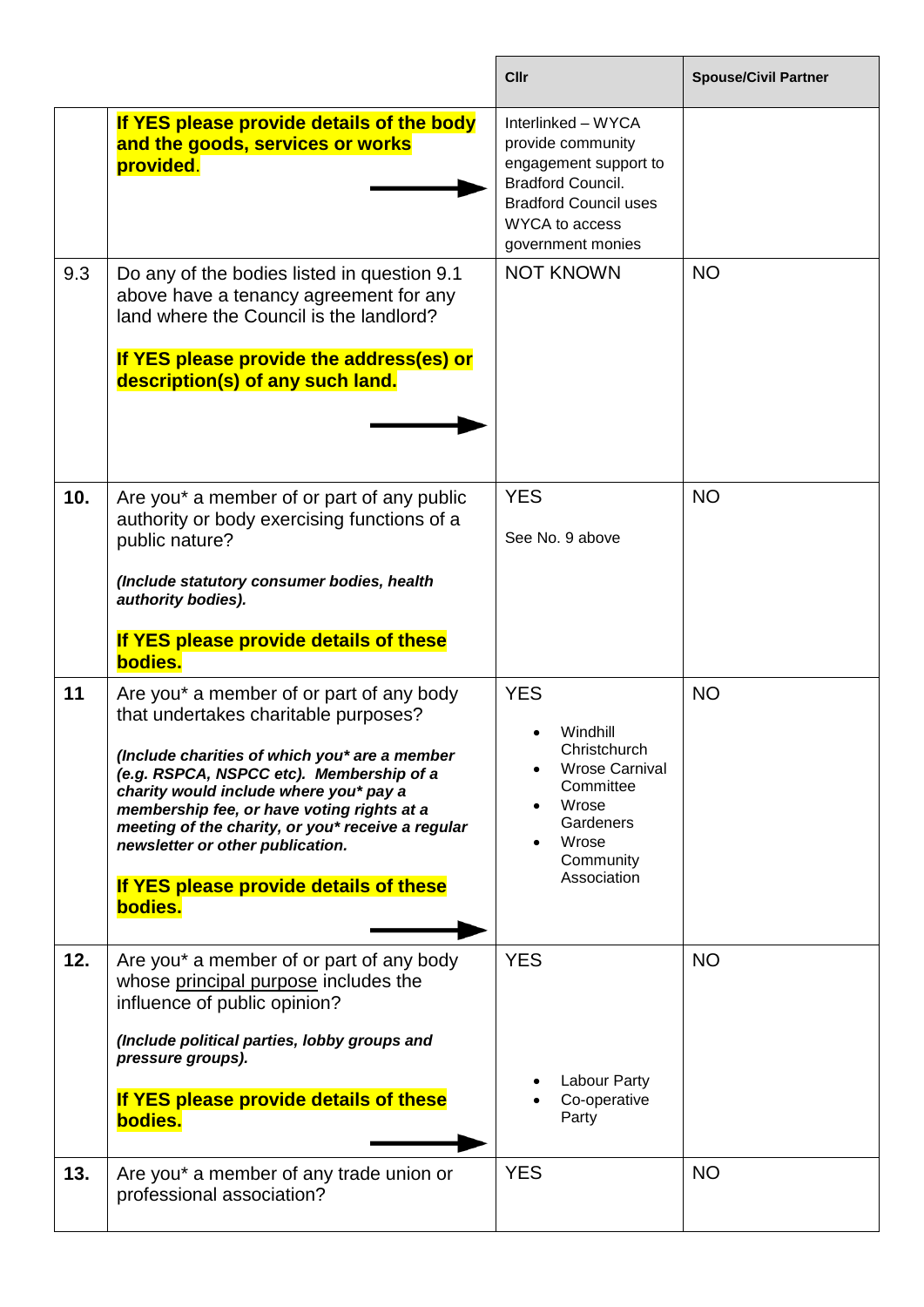|     |                                                                                                                                                                                                                                                                                                                                                                                                                                                                                               | Cllr                                                                                                                                                                                            | <b>Spouse/Civil Partner</b> |
|-----|-----------------------------------------------------------------------------------------------------------------------------------------------------------------------------------------------------------------------------------------------------------------------------------------------------------------------------------------------------------------------------------------------------------------------------------------------------------------------------------------------|-------------------------------------------------------------------------------------------------------------------------------------------------------------------------------------------------|-----------------------------|
| 14. | (Include all trade unions and professional<br>association of which you* are a member).<br>If YES please provide details of these<br>bodies.<br>Are you a member of any private club or<br>other organisation not otherwise listed on<br>this form?<br>If YES please provide details.                                                                                                                                                                                                          | Unison<br><b>GMB</b><br>Unite<br>Community<br><b>NO</b>                                                                                                                                         | <b>NO</b>                   |
| 15. | Does any person or body other than the<br>Council make a payment or provide any<br>other financial benefit to you* in respect of<br>any of your* expenses incurred in carrying<br>out your* duties as a Councillor?<br>(Include the name of the political party and any<br>other person paying any expenses incurred by<br>you* in carrying out your* duties (e.g. travel<br>expenses received from other bodies, such as<br>local authority associations).<br>If YES please provide details. | <b>YES</b><br>Get paid for<br>mentoring another<br>Councillor from<br>another authority<br><b>Local Government</b><br>Association (LGA) for<br>being Vice-Chair of City<br><b>Regions Board</b> | <b>NO</b>                   |
| 16. | Are you aware of any tenancy of land where<br>the Council is the landlord and you* have a<br>beneficial interest in a body which holds that<br>tenancy?                                                                                                                                                                                                                                                                                                                                       | <b>NO</b>                                                                                                                                                                                       | <b>NO</b>                   |
| 17. | Do you* or any body in which you have a<br>beneficial interest have a contract with the<br>Council for the provision of goods or<br>services or the execution of works?                                                                                                                                                                                                                                                                                                                       | <b>NO</b>                                                                                                                                                                                       | <b>NO</b>                   |

**NOTE:** You are also reminded that if you have received gifts and hospitality with a value in excess of £25 you must notify Members' Support Unit and the Monitoring Officer in writing within 28 days of receipt.

Please return this form to:

Members' Support Unit, Room 115, City Hall, Bradford BD1 1HY [members.support@bradford.gov.uk](mailto:members.support@bradford.gov.uk)